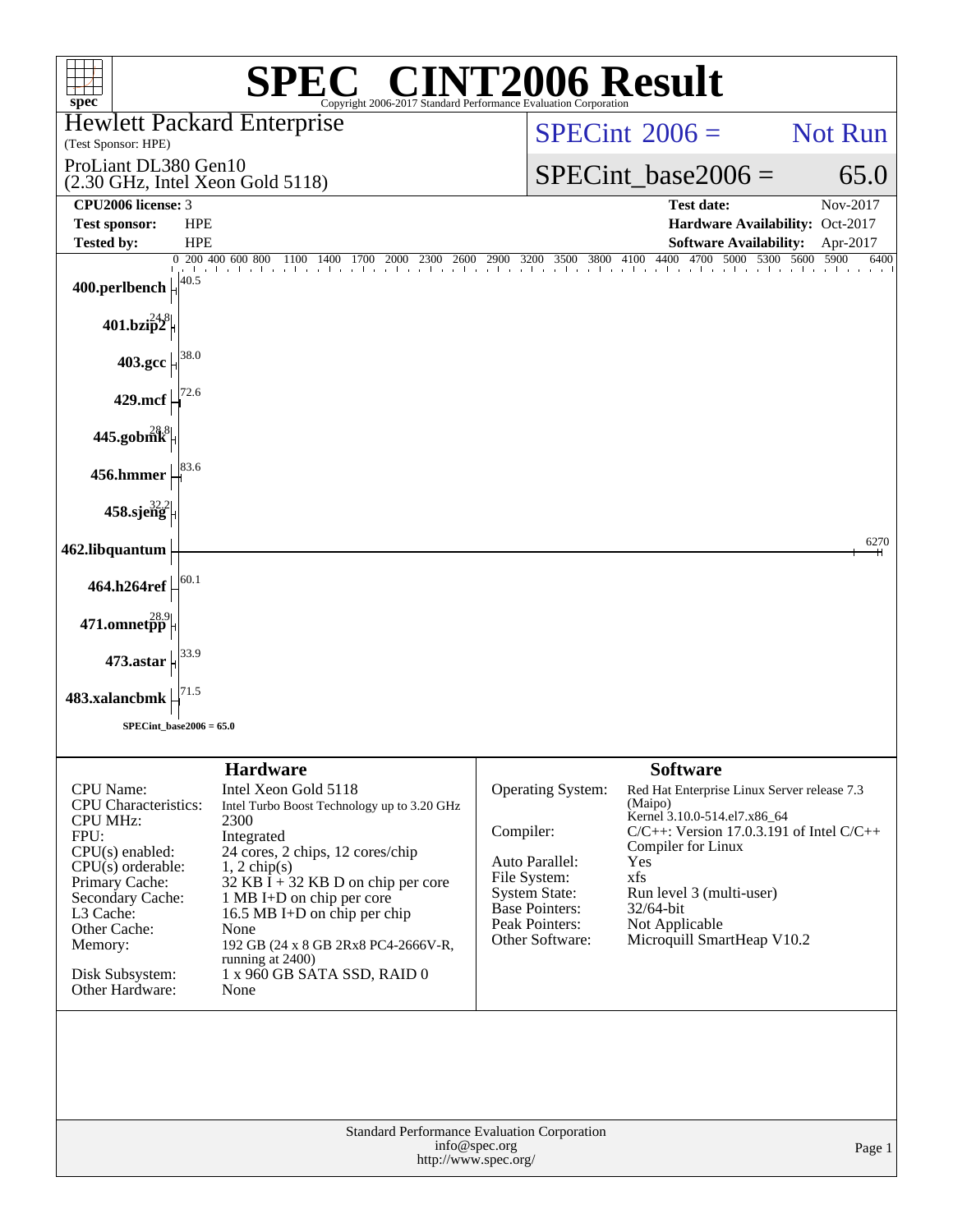

### Hewlett Packard Enterprise

(Test Sponsor: HPE)

### ProLiant DL380 Gen10

(2.30 GHz, Intel Xeon Gold 5118)

 $SPECint2006 =$  Not Run

## SPECint base2006 =  $65.0$

**[CPU2006 license:](http://www.spec.org/auto/cpu2006/Docs/result-fields.html#CPU2006license)** 3 **[Test date:](http://www.spec.org/auto/cpu2006/Docs/result-fields.html#Testdate)** Nov-2017

**[Test sponsor:](http://www.spec.org/auto/cpu2006/Docs/result-fields.html#Testsponsor)** HPE **[Hardware Availability:](http://www.spec.org/auto/cpu2006/Docs/result-fields.html#HardwareAvailability)** Oct-2017 **[Tested by:](http://www.spec.org/auto/cpu2006/Docs/result-fields.html#Testedby)** HPE **[Software Availability:](http://www.spec.org/auto/cpu2006/Docs/result-fields.html#SoftwareAvailability)** Apr-2017

## **[Results Table](http://www.spec.org/auto/cpu2006/Docs/result-fields.html#ResultsTable)**

|                                                                                                          | <b>Base</b>    |       |                |       |                |       | <b>Peak</b>    |              |                |              |                |              |
|----------------------------------------------------------------------------------------------------------|----------------|-------|----------------|-------|----------------|-------|----------------|--------------|----------------|--------------|----------------|--------------|
| <b>Benchmark</b>                                                                                         | <b>Seconds</b> | Ratio | <b>Seconds</b> | Ratio | <b>Seconds</b> | Ratio | <b>Seconds</b> | <b>Ratio</b> | <b>Seconds</b> | <b>Ratio</b> | <b>Seconds</b> | <b>Ratio</b> |
| $400.$ perlbench                                                                                         | 240            | 40.7  | 241            | 40.5  | 241            | 40.5  |                |              |                |              |                |              |
| 401.bzip2                                                                                                | 389            | 24.8  | 389            | 24.8  | 388            | 24.8  |                |              |                |              |                |              |
| $403.\mathrm{gcc}$                                                                                       | 212            | 38.0  | 212            | 38.0  | 212            | 38.0  |                |              |                |              |                |              |
| $429$ .mcf                                                                                               | 130            | 70.2  | 126            | 72.6  | 126            | 72.7  |                |              |                |              |                |              |
| $445$ .gobmk                                                                                             | 364            | 28.8  | 364            | 28.8  | 364            | 28.8  |                |              |                |              |                |              |
| $456.$ hmmer                                                                                             | 112            | 83.5  | 112            | 83.6  | 112            | 83.6  |                |              |                |              |                |              |
| 458.sjeng                                                                                                | 376            | 32.2  | 376            | 32.2  | 376            | 32.2  |                |              |                |              |                |              |
| 462.libquantum                                                                                           | 3.29           | 6300  | 3.42           | 6050  | 3.31           | 6270  |                |              |                |              |                |              |
| 464.h264ref                                                                                              | 368            | 60.2  | 369            | 60.0  | 368            | 60.1  |                |              |                |              |                |              |
| $ 471$ .omnetpp                                                                                          | 216            | 28.9  | 217            | 28.9  | 215            | 29.1  |                |              |                |              |                |              |
| $473$ . astar                                                                                            | 207            | 33.9  | 207            | 33.9  | 208            | 33.8  |                |              |                |              |                |              |
| 483.xalancbmk                                                                                            | 97.7           | 70.6  | 96.1           | 71.8  | 96.5           | 71.5  |                |              |                |              |                |              |
| Results appear in the order in which they were run. Bold underlined text indicates a median measurement. |                |       |                |       |                |       |                |              |                |              |                |              |

## **[Operating System Notes](http://www.spec.org/auto/cpu2006/Docs/result-fields.html#OperatingSystemNotes)**

 Stack size set to unlimited using "ulimit -s unlimited" Transparent Huge Pages enabled by default Filesystem page cache cleared with: shell invocation of 'sync; echo 3 > /proc/sys/vm/drop\_caches' prior to run IRQ balance service was stop using "service irqbalance stop" Tuned-adm profile was set to Throughtput-Performance

## **[Platform Notes](http://www.spec.org/auto/cpu2006/Docs/result-fields.html#PlatformNotes)**

BIOS Configuration: Intel Hyperthreading set to Disabled Thermal Configuration set to Maximum Cooling LLC Prefetch set to Enabled LLC Dead Line Allocation set to Disabled Memory Patrol Scrubbing set to Disabled Workload Profile set to General Peak Frequency Compute Energy/Performance Bias set to Maximum Performance Workload Profile set to Custom NUMA Group Size Optimization set to Flat Sysinfo program /home/cpu2006/config/sysinfo.rev6993 Revision 6993 of 2015-11-06 (b5e8d4b4eb51ed28d7f98696cbe290c1) running on DL380Gen10-2 Mon Nov 13 13:12:21 2017

 This section contains SUT (System Under Test) info as seen by some common utilities. To remove or add to this section, see: <http://www.spec.org/cpu2006/Docs/config.html#sysinfo>

Continued on next page

Standard Performance Evaluation Corporation [info@spec.org](mailto:info@spec.org) <http://www.spec.org/>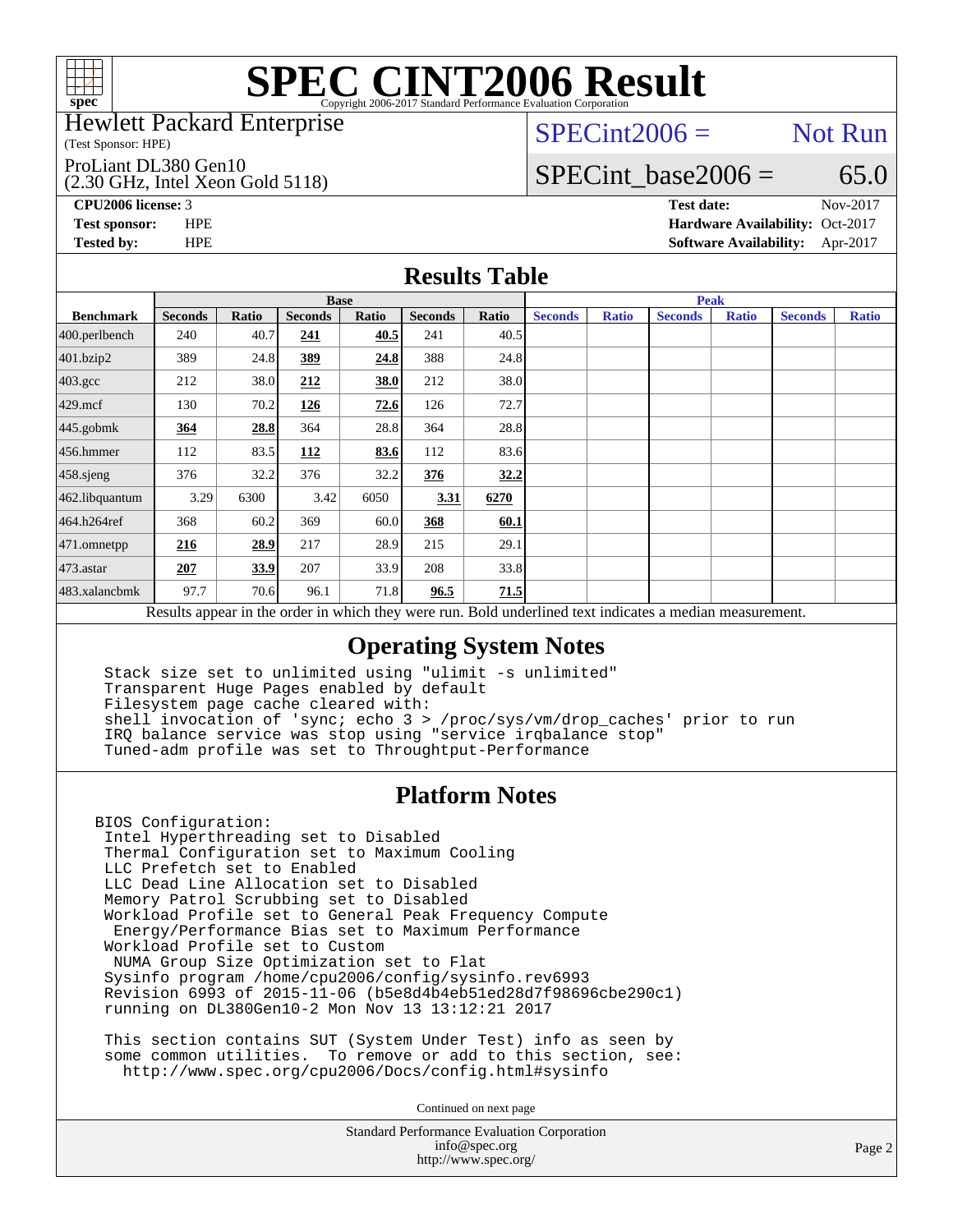

Hewlett Packard Enterprise

(Test Sponsor: HPE)

 $SPECint2006 =$  Not Run

ProLiant DL380 Gen10

(2.30 GHz, Intel Xeon Gold 5118)

**[Test sponsor:](http://www.spec.org/auto/cpu2006/Docs/result-fields.html#Testsponsor)** HPE **[Hardware Availability:](http://www.spec.org/auto/cpu2006/Docs/result-fields.html#HardwareAvailability)** Oct-2017 **[Tested by:](http://www.spec.org/auto/cpu2006/Docs/result-fields.html#Testedby)** HPE **[Software Availability:](http://www.spec.org/auto/cpu2006/Docs/result-fields.html#SoftwareAvailability)** Apr-2017

SPECint base2006 =  $65.0$ **[CPU2006 license:](http://www.spec.org/auto/cpu2006/Docs/result-fields.html#CPU2006license)** 3 **[Test date:](http://www.spec.org/auto/cpu2006/Docs/result-fields.html#Testdate)** Nov-2017

## **[Platform Notes \(Continued\)](http://www.spec.org/auto/cpu2006/Docs/result-fields.html#PlatformNotes)**

Standard Performance Evaluation Corporation [info@spec.org](mailto:info@spec.org) <http://www.spec.org/> From /proc/cpuinfo model name : Intel(R) Xeon(R) Gold 5118 CPU @ 2.30GHz 2 "physical id"s (chips) 24 "processors" cores, siblings (Caution: counting these is hw and system dependent. The following excerpts from /proc/cpuinfo might not be reliable. Use with caution.) cpu cores : 12 siblings : 12 physical 0: cores 0 1 2 3 4 5 8 9 10 11 12 13 physical 1: cores 0 1 2 3 4 5 8 9 10 11 12 13 cache size : 16896 KB From /proc/meminfo<br>MemTotal: 197573772 kB HugePages\_Total: 0<br>Hugepagesize: 2048 kB Hugepagesize: From /etc/\*release\* /etc/\*version\* os-release: NAME="Red Hat Enterprise Linux Server" VERSION="7.3 (Maipo)" ID="rhel" ID\_LIKE="fedora" VERSION\_ID="7.3" PRETTY\_NAME="Red Hat Enterprise Linux Server 7.3 (Maipo)" ANSI\_COLOR="0;31" CPE\_NAME="cpe:/o:redhat:enterprise\_linux:7.3:GA:server" redhat-release: Red Hat Enterprise Linux Server release 7.3 (Maipo) system-release: Red Hat Enterprise Linux Server release 7.3 (Maipo) system-release-cpe: cpe:/o:redhat:enterprise\_linux:7.3:ga:server uname -a: Linux DL380Gen10-2 3.10.0-514.el7.x86\_64 #1 SMP Wed Oct 19 11:24:13 EDT 2016 x86\_64 x86\_64 x86\_64 GNU/Linux run-level 3 Nov 13 13:09 SPEC is set to: /home/cpu2006 Filesystem Type Size Used Avail Use% Mounted on<br>/dev/mapper/rhel-home xfs 504G 30G 474G 6% /home  $/$ dev/mapper/rhel-home xfs 504G Additional information from dmidecode: Warning: Use caution when you interpret this section. The 'dmidecode' program reads system data which is "intended to allow hardware to be accurately determined", but the intent may not be met, as there are frequent changes to hardware, firmware, and the "DMTF SMBIOS" standard. BIOS HPE U30 09/29/2017 Memory: 24x UNKNOWN NOT AVAILABLE 8 GB 2 rank 2666 MHz, configured at 2400 MHz Continued on next page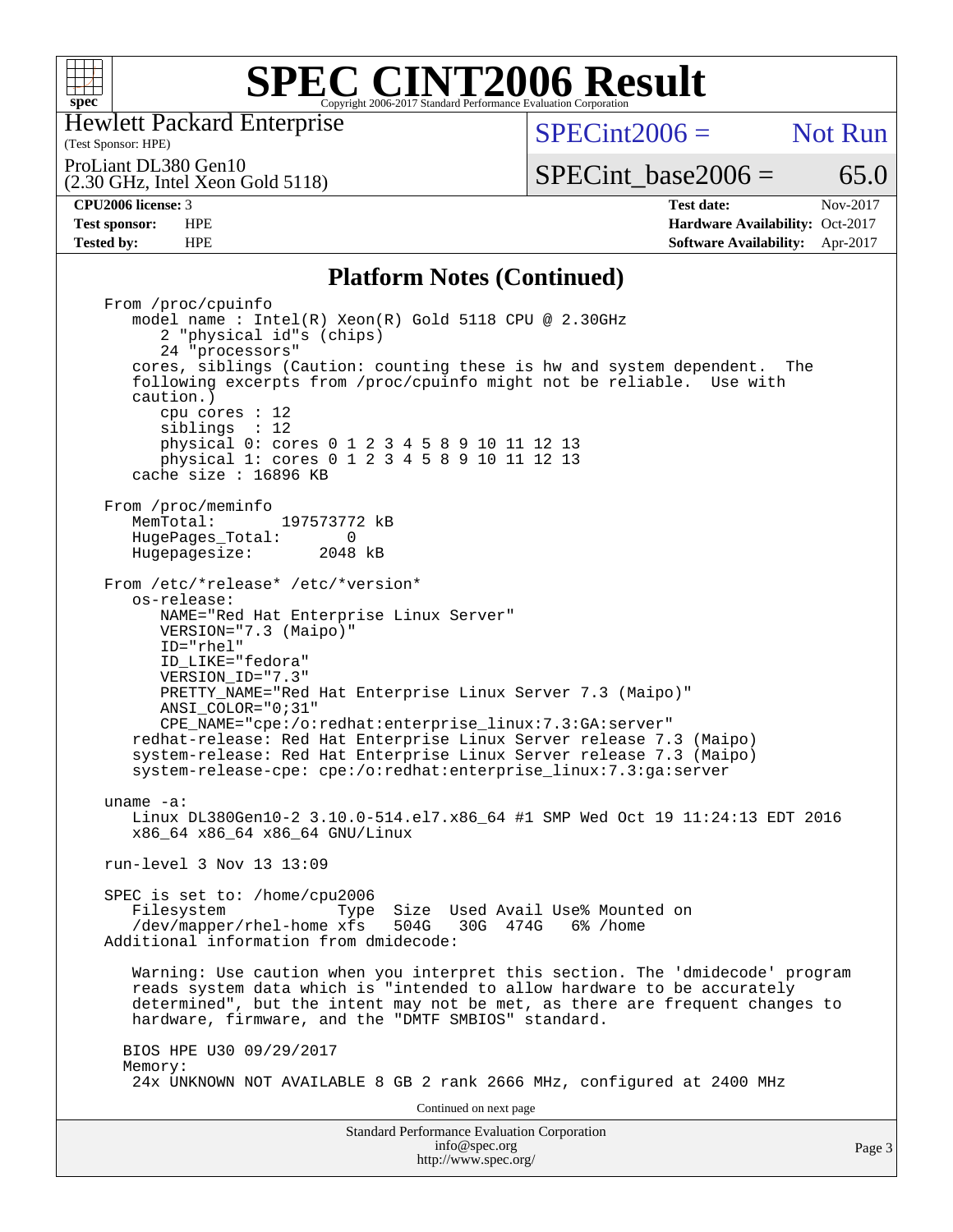

Hewlett Packard Enterprise

(Test Sponsor: HPE)

 $SPECint2006 =$  Not Run

(2.30 GHz, Intel Xeon Gold 5118) ProLiant DL380 Gen10

SPECint base2006 =  $65.0$ 

### **[CPU2006 license:](http://www.spec.org/auto/cpu2006/Docs/result-fields.html#CPU2006license)** 3 **[Test date:](http://www.spec.org/auto/cpu2006/Docs/result-fields.html#Testdate)** Nov-2017 **[Test sponsor:](http://www.spec.org/auto/cpu2006/Docs/result-fields.html#Testsponsor)** HPE **[Hardware Availability:](http://www.spec.org/auto/cpu2006/Docs/result-fields.html#HardwareAvailability)** Oct-2017 **[Tested by:](http://www.spec.org/auto/cpu2006/Docs/result-fields.html#Testedby)** HPE **[Software Availability:](http://www.spec.org/auto/cpu2006/Docs/result-fields.html#SoftwareAvailability)** Apr-2017

## **[Platform Notes \(Continued\)](http://www.spec.org/auto/cpu2006/Docs/result-fields.html#PlatformNotes)**

(End of data from sysinfo program)

## **[General Notes](http://www.spec.org/auto/cpu2006/Docs/result-fields.html#GeneralNotes)**

Environment variables set by runspec before the start of the run: KMP\_AFFINITY = "granularity=fine,compact" LD\_LIBRARY\_PATH = "/home/cpu2006/lib/ia32:/home/cpu2006/lib/intel64:/home/cpu2006/sh10.2" OMP NUM THREADS = "24"

 Binaries compiled on a system with 1x Intel Core i7-4790 CPU + 32GB RAM memory using Redhat Enterprise Linux 7.2

## **[Base Compiler Invocation](http://www.spec.org/auto/cpu2006/Docs/result-fields.html#BaseCompilerInvocation)**

[C benchmarks](http://www.spec.org/auto/cpu2006/Docs/result-fields.html#Cbenchmarks): [icc -m64](http://www.spec.org/cpu2006/results/res2017q4/cpu2006-20171127-50758.flags.html#user_CCbase_intel_icc_64bit_bda6cc9af1fdbb0edc3795bac97ada53)

[C++ benchmarks:](http://www.spec.org/auto/cpu2006/Docs/result-fields.html#CXXbenchmarks) [icpc -m64](http://www.spec.org/cpu2006/results/res2017q4/cpu2006-20171127-50758.flags.html#user_CXXbase_intel_icpc_64bit_fc66a5337ce925472a5c54ad6a0de310)

## **[Base Portability Flags](http://www.spec.org/auto/cpu2006/Docs/result-fields.html#BasePortabilityFlags)**

 400.perlbench: [-DSPEC\\_CPU\\_LP64](http://www.spec.org/cpu2006/results/res2017q4/cpu2006-20171127-50758.flags.html#b400.perlbench_basePORTABILITY_DSPEC_CPU_LP64) [-DSPEC\\_CPU\\_LINUX\\_X64](http://www.spec.org/cpu2006/results/res2017q4/cpu2006-20171127-50758.flags.html#b400.perlbench_baseCPORTABILITY_DSPEC_CPU_LINUX_X64) 401.bzip2: [-DSPEC\\_CPU\\_LP64](http://www.spec.org/cpu2006/results/res2017q4/cpu2006-20171127-50758.flags.html#suite_basePORTABILITY401_bzip2_DSPEC_CPU_LP64) 403.gcc: [-DSPEC\\_CPU\\_LP64](http://www.spec.org/cpu2006/results/res2017q4/cpu2006-20171127-50758.flags.html#suite_basePORTABILITY403_gcc_DSPEC_CPU_LP64) 429.mcf: [-DSPEC\\_CPU\\_LP64](http://www.spec.org/cpu2006/results/res2017q4/cpu2006-20171127-50758.flags.html#suite_basePORTABILITY429_mcf_DSPEC_CPU_LP64) 445.gobmk: [-DSPEC\\_CPU\\_LP64](http://www.spec.org/cpu2006/results/res2017q4/cpu2006-20171127-50758.flags.html#suite_basePORTABILITY445_gobmk_DSPEC_CPU_LP64) 456.hmmer: [-DSPEC\\_CPU\\_LP64](http://www.spec.org/cpu2006/results/res2017q4/cpu2006-20171127-50758.flags.html#suite_basePORTABILITY456_hmmer_DSPEC_CPU_LP64) 458.sjeng: [-DSPEC\\_CPU\\_LP64](http://www.spec.org/cpu2006/results/res2017q4/cpu2006-20171127-50758.flags.html#suite_basePORTABILITY458_sjeng_DSPEC_CPU_LP64) 462.libquantum: [-DSPEC\\_CPU\\_LP64](http://www.spec.org/cpu2006/results/res2017q4/cpu2006-20171127-50758.flags.html#suite_basePORTABILITY462_libquantum_DSPEC_CPU_LP64) [-DSPEC\\_CPU\\_LINUX](http://www.spec.org/cpu2006/results/res2017q4/cpu2006-20171127-50758.flags.html#b462.libquantum_baseCPORTABILITY_DSPEC_CPU_LINUX) 464.h264ref: [-DSPEC\\_CPU\\_LP64](http://www.spec.org/cpu2006/results/res2017q4/cpu2006-20171127-50758.flags.html#suite_basePORTABILITY464_h264ref_DSPEC_CPU_LP64) 471.omnetpp: [-DSPEC\\_CPU\\_LP64](http://www.spec.org/cpu2006/results/res2017q4/cpu2006-20171127-50758.flags.html#suite_basePORTABILITY471_omnetpp_DSPEC_CPU_LP64) 473.astar: [-DSPEC\\_CPU\\_LP64](http://www.spec.org/cpu2006/results/res2017q4/cpu2006-20171127-50758.flags.html#suite_basePORTABILITY473_astar_DSPEC_CPU_LP64) 483.xalancbmk: [-DSPEC\\_CPU\\_LP64](http://www.spec.org/cpu2006/results/res2017q4/cpu2006-20171127-50758.flags.html#suite_basePORTABILITY483_xalancbmk_DSPEC_CPU_LP64) [-DSPEC\\_CPU\\_LINUX](http://www.spec.org/cpu2006/results/res2017q4/cpu2006-20171127-50758.flags.html#b483.xalancbmk_baseCXXPORTABILITY_DSPEC_CPU_LINUX)

## **[Base Optimization Flags](http://www.spec.org/auto/cpu2006/Docs/result-fields.html#BaseOptimizationFlags)**

[C benchmarks](http://www.spec.org/auto/cpu2006/Docs/result-fields.html#Cbenchmarks):

[-xCORE-AVX2](http://www.spec.org/cpu2006/results/res2017q4/cpu2006-20171127-50758.flags.html#user_CCbase_f-xCORE-AVX2) [-ipo](http://www.spec.org/cpu2006/results/res2017q4/cpu2006-20171127-50758.flags.html#user_CCbase_f-ipo) [-O3](http://www.spec.org/cpu2006/results/res2017q4/cpu2006-20171127-50758.flags.html#user_CCbase_f-O3) [-no-prec-div](http://www.spec.org/cpu2006/results/res2017q4/cpu2006-20171127-50758.flags.html#user_CCbase_f-no-prec-div) [-parallel](http://www.spec.org/cpu2006/results/res2017q4/cpu2006-20171127-50758.flags.html#user_CCbase_f-parallel) [-qopt-prefetch](http://www.spec.org/cpu2006/results/res2017q4/cpu2006-20171127-50758.flags.html#user_CCbase_f-qopt-prefetch) [-auto-p32](http://www.spec.org/cpu2006/results/res2017q4/cpu2006-20171127-50758.flags.html#user_CCbase_f-auto-p32)

[C++ benchmarks:](http://www.spec.org/auto/cpu2006/Docs/result-fields.html#CXXbenchmarks)

```
-xCORE-AVX2 -ipo -O3 -no-prec-div -qopt-prefetch -auto-p32
-Wl,-z,muldefs -L/sh10.2 -lsmartheap64
```
Standard Performance Evaluation Corporation [info@spec.org](mailto:info@spec.org) <http://www.spec.org/>